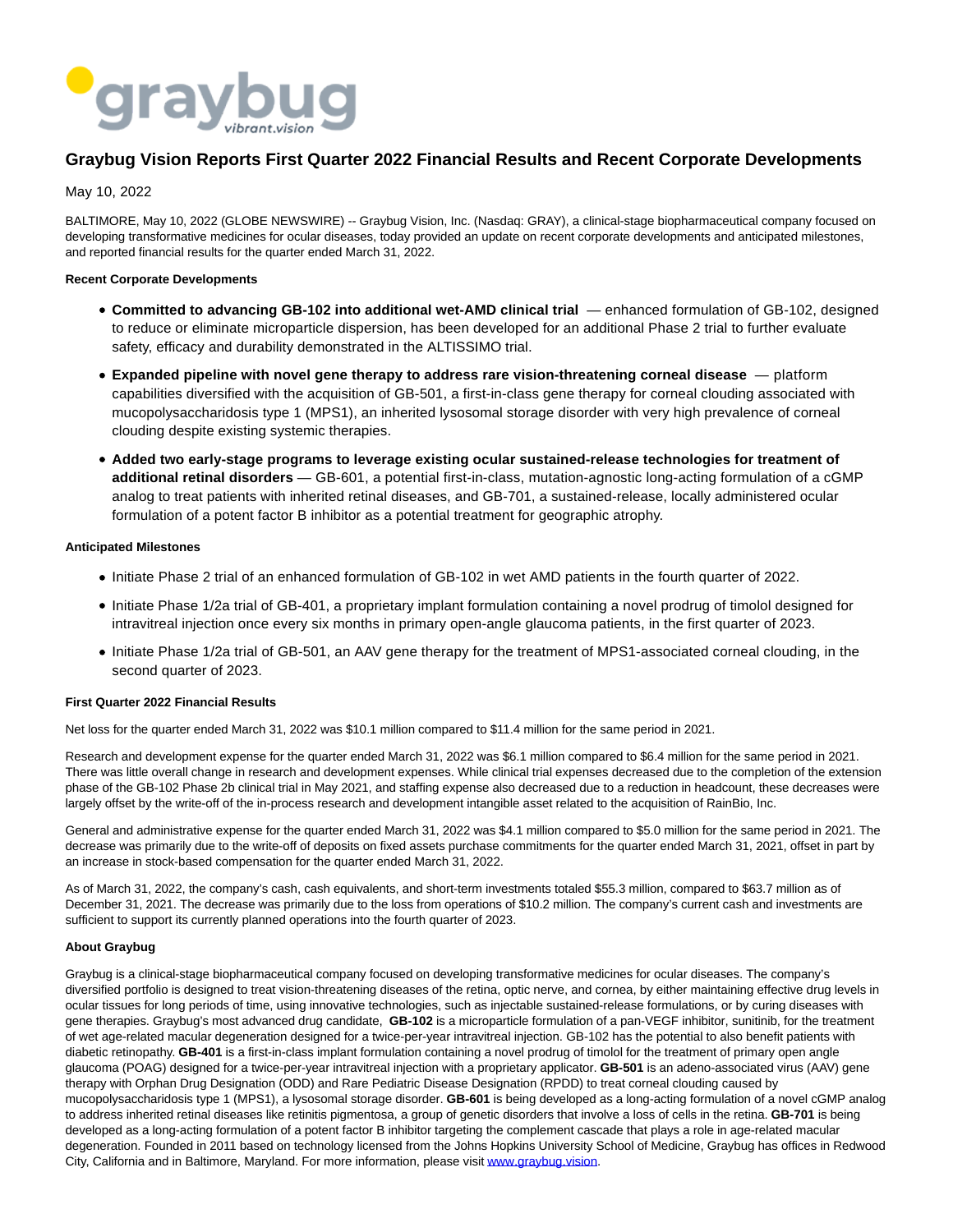#### **Forward-Looking Statements**

This press release contains forward-looking statements within the meaning of the "safe harbor" provisions of the Private Securities Litigation Reform Act of 1995 including, but not limited to, statements regarding the company's clinical pipeline, its ability to advance GB-102, GB-401, GB-501, GB-601, GB-701 or any future product candidate through preclinical or clinical development, its ability to initiate clinical trials, achieve its anticipated milestones within the timing outlined above or at all, its ability to conduct planned operations within the evolving constraints arising from the COVID-19 pandemic, accurately predict the timing or magnitude of its future cash requirements, the resulting depletion of its cash resources, and the timing, cost, and results of its clinical trials. Forward-looking statements are subject to risks and uncertainties that may cause the company's actual activities or results to differ significantly from those expressed in any forward-looking statement, including risks and uncertainties described under the heading "Risk Factors" in the company's annual report on Form 10-K filed for the year ended December 31, 2021, in its quarterly reports on Form 10-Q, and in the other reports the company files from time to time with the Securities and Exchange Commission. These forward-looking statements speak only as of the date of this press release, and the company undertakes no obligation to revise or update any forward-looking statements to reflect events or circumstances after the date hereof.

#### **Investor Contact Media Contact**

(650) 487-2409 (404) 384-0067

[IR@graybug.vision](mailto:IR@graybug.vision) [media@graybug.vision](mailto:media@graybug.vision)

### **GRAYBUG VISION, INC.**

**Condensed Consolidated Statements of Operations**

**(In thousands, except share and per share amounts; unaudited)**

|                                                                                                                | Three Months Ended March 31, |            |   |            |  |
|----------------------------------------------------------------------------------------------------------------|------------------------------|------------|---|------------|--|
|                                                                                                                |                              | 2022       |   | 2021       |  |
| Operating expenses:                                                                                            |                              |            |   |            |  |
| Research and development                                                                                       | \$                           | 6.057      | S | 6,448      |  |
| General and administrative                                                                                     |                              | 4,127      |   | 5,040      |  |
| Total operating expenses                                                                                       |                              | 10,184     |   | 11,448     |  |
| Loss from operations                                                                                           |                              | (10, 184)  |   | (11, 488)  |  |
| Interest income                                                                                                |                              | 35         |   | 39         |  |
| Net loss                                                                                                       |                              | (10, 149)  |   | (11,449)   |  |
| Net loss per common share-basic and diluted                                                                    |                              | (0.48)     |   | (0.54)     |  |
| Weighted-average number of shares outstanding used in computing net loss per common share—basic<br>and diluted |                              | 21,357,773 |   | 21.020.378 |  |

## **GRAYBUG VISION, INC. Condensed Consolidated Balance Sheets (In thousands)**

|                                                   | March 31, 2022<br>(unaudited) |         |           | December 31,<br>2021 |  |
|---------------------------------------------------|-------------------------------|---------|-----------|----------------------|--|
|                                                   |                               |         | (audited) |                      |  |
| <b>Assets</b>                                     |                               |         |           |                      |  |
| Current assets:                                   |                               |         |           |                      |  |
| Cash and cash equivalents                         | \$                            | 8.360   | \$        | 13,364               |  |
| Short-term investments                            |                               | 46,920  |           | 50,306               |  |
| Prepaid expenses and other current assets         |                               | 2,942   |           | 3,408                |  |
| Total current assets                              |                               | 58,222  |           | 67,078               |  |
| Property and equipment, net                       |                               | 1,859   |           | 1,981                |  |
| Operating lease right-of-use asset                |                               | 476     |           |                      |  |
| Prepaid expenses and other non-current assets     |                               | 29      |           | 29                   |  |
| Total assets                                      |                               | 60,586  | \$        | 69,088               |  |
| <b>Liabilities and Stockholders' Equity</b>       |                               |         |           |                      |  |
| <b>Current liabilities:</b>                       |                               |         |           |                      |  |
| Accounts payable                                  | \$                            | 541     | \$        | 527                  |  |
| Accrued research and development                  |                               | 1,014   |           | 304                  |  |
| Operating lease liability, current                |                               | 389     |           |                      |  |
| Other current liabilities                         |                               | 2,284   |           | 3,226                |  |
| <b>Total current liabilities</b>                  |                               | 4,228   |           | 4,057                |  |
| Deferred rent, long term portion                  |                               |         |           | 8                    |  |
| Operating lease liability, net of current portion |                               | 102     |           |                      |  |
| <b>Total liabilities</b>                          |                               | 4,330   |           | 4,065                |  |
| Stockholders' Equity:                             |                               |         |           |                      |  |
| Common stock                                      |                               | 2       |           | 2                    |  |
| Additional paid-in capital                        |                               | 235,767 |           | 234,225              |  |